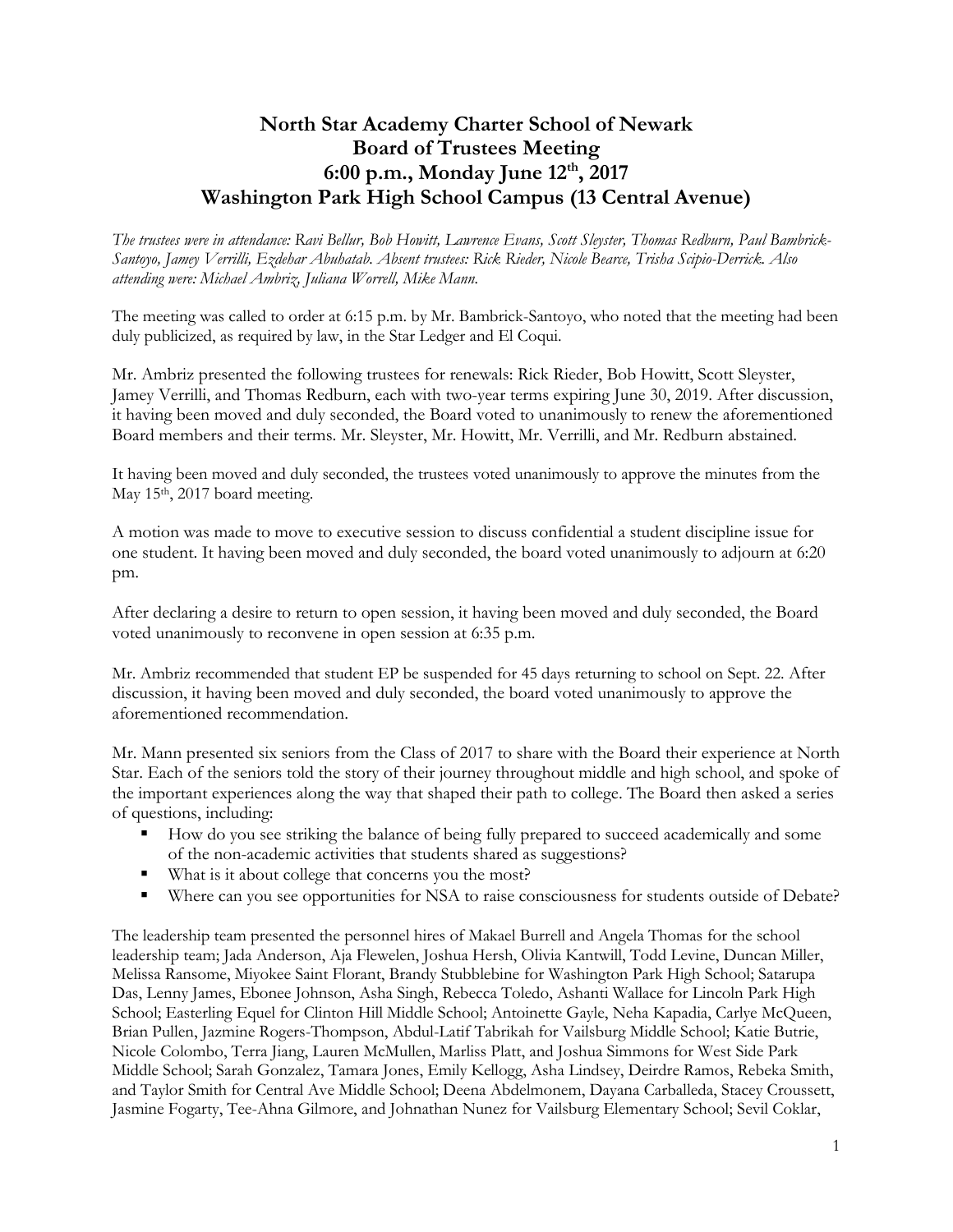Hazel Fraiter, Alexandra Locke, Vanessa Melara, Marisa Mercuri, Katherine Palmer, Esther Ryang, Alexandra Sullivan, and Shataya Woods for West Side Park Elementary School; Tanisha Philippe for Fairmount Elementary School; Chelsea Columbo, Kennedy Garner, and Caroline Gonzalez for Liberty Elementary School; Bryce Alexander, Alexandra Baxter, Erin Cain, Sara Carley, Diamond Clarke, Kamani Cook-Christian, Emilie Corsie, Jamie Harold, Anisha Patel, Kelli Scruggs, Amanda Souza, and Jazzmiah Watkins for Alexander St. Elementary School; and Lindsay Brown, Shaila Camilo, Victoria Garcia, Camille Handy, Brittany Jenkins, Christina Lim, Sakinah McQueen, Amy Polay, Nicole Sandner, Quincey Schenck, and Courtney Stone for Elementary School 6.

Ms. Derrick gave the parent involvement update. She mentioned the end of year performances, recent middle school inductees to the Hall of Fame, and upcoming 8<sup>th</sup> Grade Moving Up ceremony.

Mr. Ambriz presented the 2017-18 officers, appointments and following regulatory requirements:

| <b>Board President</b>                       | <b>Rick Rieder</b>                                |
|----------------------------------------------|---------------------------------------------------|
| <b>Board Vice-President</b>                  | Michael Ambriz (ex-officio)                       |
| <b>Board Secretary</b>                       | Paul Bambrick-Santoyo                             |
| Treasurer of School Monies                   | Lindsay Matovich Herbst                           |
| Lead Person                                  | Michael Ambriz                                    |
| Affirmative Action Officer                   | Jason Russell                                     |
| Title IX Coordinator                         | Cynthia Leger                                     |
| <b>ADHERA</b> Compliance Officer             | Karin Gerald                                      |
| Indoor Air Quality Officer                   | Karin Gerald                                      |
| Integrated Pest Management (IPM) Coordinator | Katie Ruddy                                       |
| HCS/Right to Know Contact Person             | Karin Gerald                                      |
| 504 Officer                                  | Gladasia Tatum                                    |
| Purchasing Agent                             | Olugbenga Olabintan                               |
|                                              | (Bid Level of threshold $-$ \$36,000)             |
|                                              | Threshold Limits for Public contracts:            |
|                                              | $$0-$5,399-order;$                                |
|                                              | \$5,400-35,999 Quote;                             |
|                                              | \$36,000 and over bid                             |
| Custodian of Public Records                  | Karin Gerald                                      |
| Health and Safety Officer                    | <b>Jason Russell</b>                              |
| Public Agency Compliance Officer             | Karin Gerald                                      |
| Insurance Risk Manager                       | New Jersey School Boards Associated Insurance     |
|                                              | Group                                             |
| Benefit Agent                                | Aon Hewitt (at no cost to the Board)              |
| District Auditor                             | Scott Loeffler, Public School Accountant, with an |
|                                              | annual fee of \$26,000                            |
| <b>Board Attorney</b>                        | Lowenstein Sandler, with a \$0.00 annual retainer |
| Medical Inspector/School Physician           | Dr. Karen Grundy: \$5,500 for up to 10 hours, and |
|                                              | \$500 per hour thereafter                         |
| Emergency Management Plan                    | Move that emergency procedures described in the   |
|                                              | North Star Academy Charter School of Newark       |
|                                              | faculty personnel policies be approved as         |
|                                              | recommended by the Lead Person                    |

After discussion, it having been moved and duly seconded, the board voted unanimously to approve the resolution as outlined in the Resolution to Appoint Officials for the 2017-18 School Year. Mr. Redburn abstained from the vote.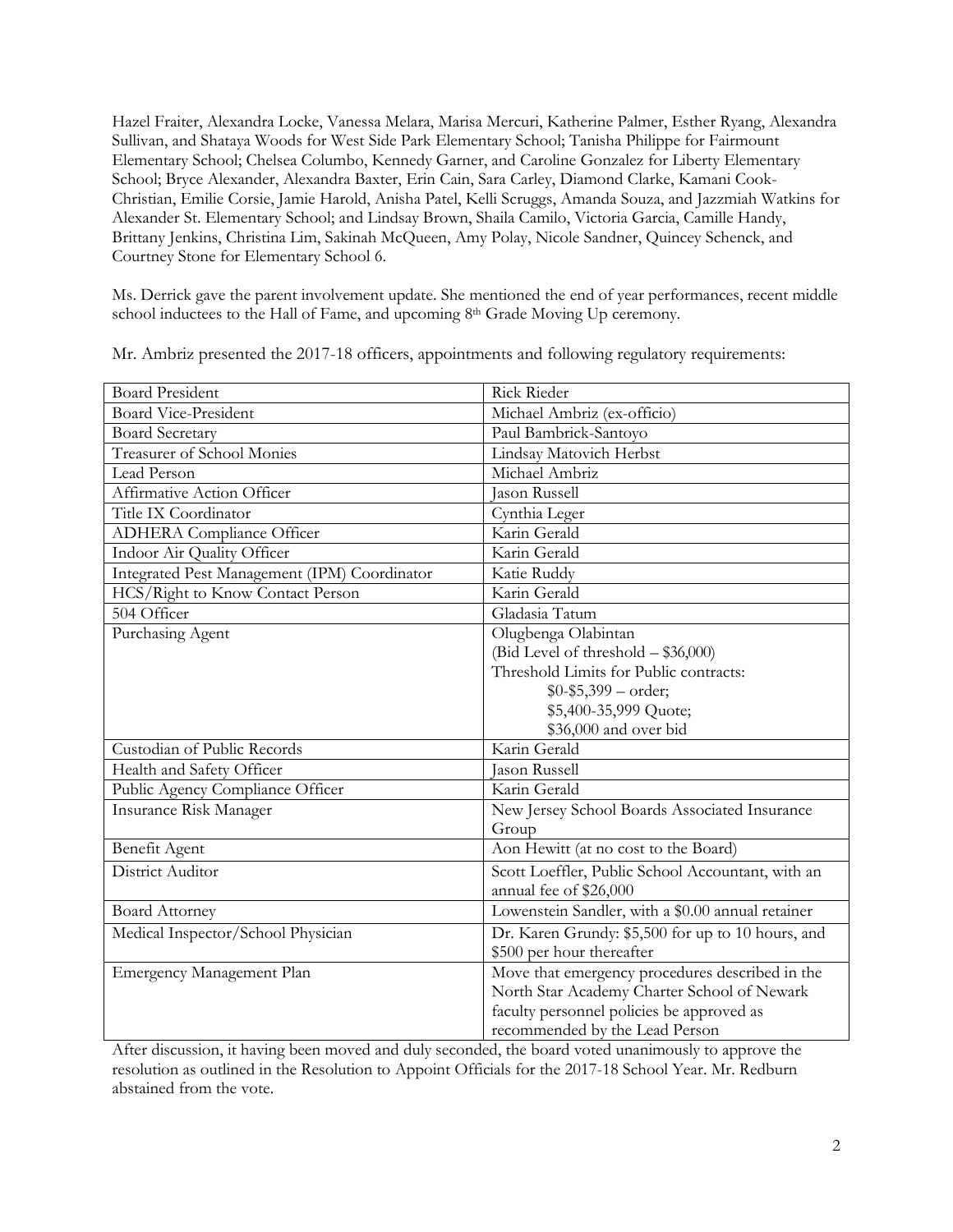Mr. Ambriz presented the resolution to approve NJEIF Safety Grant Application. After discussion, it having been moved and duly seconded, the board voted unanimously to approve the resolution as outlined in the Resolution to Approve NJEIF Safety Grant Application.

Mr. Ambriz presented the resolution to authorize the Leverage Leadership Performance Model. After discussion, it having been moved and duly seconded, the board voted unanimously to approve the resolution as outlined in the Resolution to Authorize Leverage Leadership Performance Model. Mr. Verrilli refrained from the vote.

Mr. Ambriz presented the final resolution to renew contract for after school enrichment programs. After discussion, it having been moved and duly seconded, the board voted unanimously to approve the resolution as outlined in the Final Resolution to Renew Contract for After School Enrichment Programs.

Mr. Ambriz presented the resolution to approve the preliminary 2017 annual report. After discussion, it having been moved and duly seconded, the board voted unanimously to approve the resolution as outlined in the Resolution to Approve Preliminary 2017 Annual Report.

Mr. Ambriz presented the resolution to approve 2017-18 North Star Academy personnel policies. After discussion, it having been moved and duly seconded, the board voted unanimously to approve the resolution as outlined in the Resolution to Approve 2017-18 North Star Academy Personnel Policies.

Mr. Ambriz presented the resolution to approve meal prices for 2017-18. After discussion, it having been moved and duly seconded, the board voted unanimously to approve the resolution as outlined in the Resolution to Approve Meal Prices.

After discussion, it having been moved and duly seconded, the board voted unanimously to approve the aforementioned recommendations.

Mr. Ambriz presented a resolution to approve the final 2017-18 budget. After discussion, it having been moved and duly seconded, the board voted unanimously to approve the resolution as outlined in the Resolution to Approve Final 2017-18 Budget.

Mr. Ambriz presented the resolution to approve maximum travel budget. After discussion, it having been moved and duly seconded, the board voted unanimously to approve the resolution as outlined in the Resolution to Approve Maximum Travel Budget.

Mr. Ambriz presented the resolution to approve 2017-18 Title I schoolwide Plan. After discussion, it having been moved and duly seconded, the board voted unanimously to approve the resolution as outlined in the Resolution to Approve 2017-18 Title I Schoolwide Plan.

Mr. Ambriz presented the resolution to authorize use of 2016-17 federal funds for employee salaries. After discussion, it having been moved and duly seconded, the board voted unanimously to approve the resolution as outlined in the Resolution to Authorize Use of 2016-17 Federal Funds for Employee Salaries.

Mr. Ambriz presented the annual Finance and Facilities committee presentation, highlighting:

- Committee background
- Overview of 2017.18 committee projects and goals, as well as the committee's progress against them
- Facilities deep dive related to future growth needs
- Key budget variances and historical per pupil spending